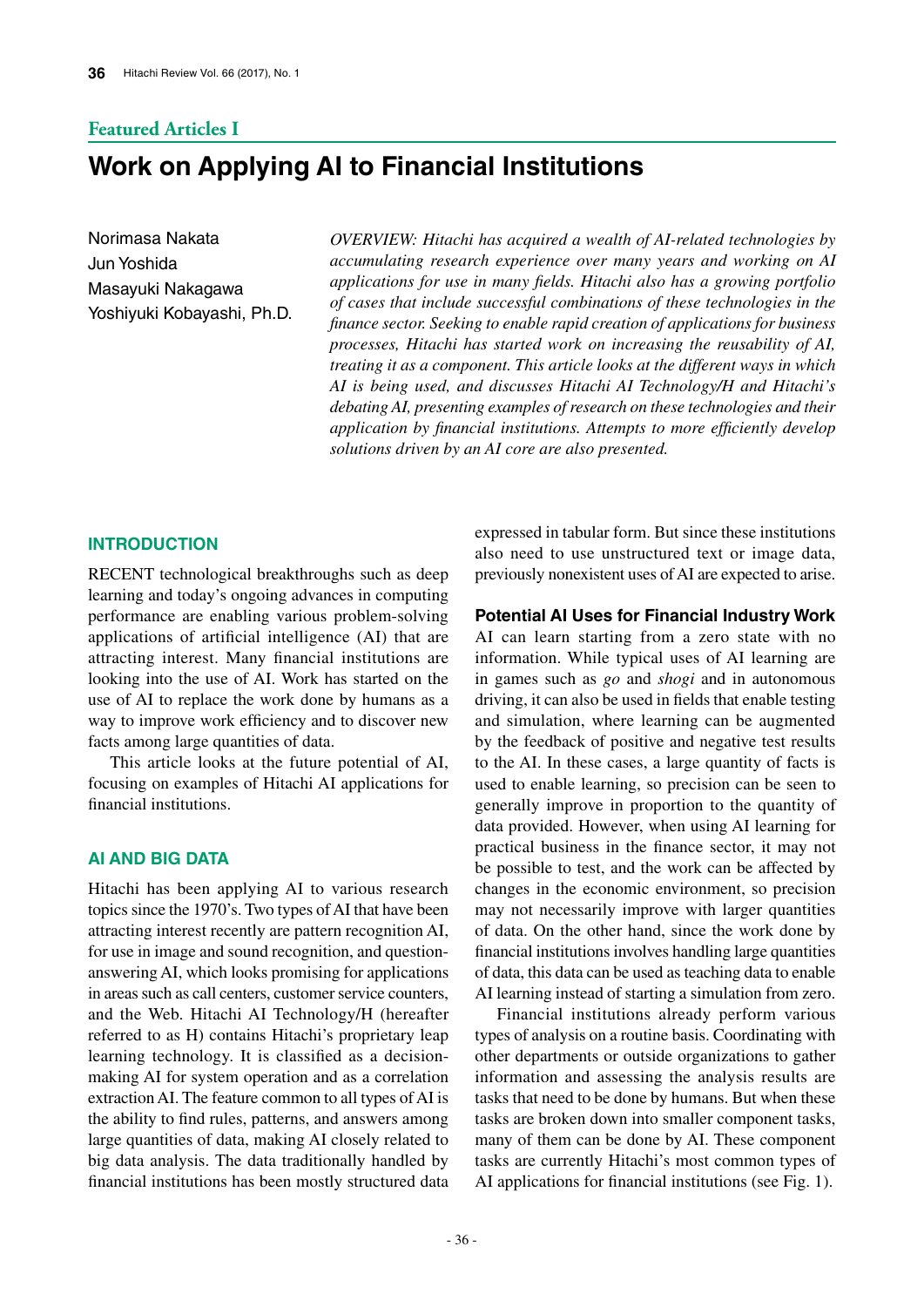

*Fig. 1—Concept for Increasing Efficiency with AI. While humans will still be needed to coordinate with other departments and outside organizations to collect information and to make critical decisions, it is highly likely that AI could take over other work.*

# **Hitachi AI Technology/H**

H is a big data analysis engine that contains a combination of statistical functions and is used to efficiently extract causes of correlations. Specifically, data that are likely to affect the attainment of a particular objective are entered as the explanatory variables, the categories of explanatory variables are defined, and then these categories are combined to automatically generate a massive quantity of composite indicators. These composite indicators are searched to extract a list of composite indicators that are highly correlated to the outcome (sales, earnings, or other values that need to be improved in order to attain the objective). The extracted composite indicators are combinations of two conditions, such as "people who are at least 20 years old and who live in Tokyo." Focusing on highly correlated combinations enables the discovery of previously unnoticed hypotheses without relying on rules of thumb or intuition. It is a method that has already been used for various applications such as marketing and work efficiency improvement.

This AI can create scoring models from highly correlated composite indicators, so attempts have already begun to incorporate the created scoring models into systems to improve work efficiency. Specifically, researchers are looking into the use of models calculated by H in tasks conventionally done by humans such as demand forecasting, fraud detection, and financial product pricing.

While H is AI that analyzes structured data, it can also be used to analyze unstructured data when combined with other AI for applications such as text



*Fig. 2—Concept of Analysis Using Big-data AI. A wider range of data can be used by combining unstructured data analysis with numerical analysis.*

analysis or image recognition. For example, text analysis of sales records can be used to assess whether the consumer reaction to a particular promotional product was positive or negative, and to extract the features of the consumers who reacted positively and negatively (see Fig. 2).

Since H can search a wide range of data, it is more likely than conventional analysis (done by creating a hypothesis in advance) to find important overlooked factors. The discovered factors can help in creating business policy proposals or in uncovering useful tips. For example, one bank's marketing analysis consisted of a preliminary process that used another system to aggregate account balance history data, followed by a subsequent process that used H to help make new discoveries among the data.

### **AI for Assisting Human Decisions**

Hitachi is also working on developing a questionanswering AI. For this application also, Hitachi aims to use a combination of various AI technologies to assist or take over business processes. The intent is to develop more advanced customer support processes by combining sound recognition functions, text comprehension functions, and functions that can find answers among large quantities of text data.

One example is Hitachi's debating AI. This technology searches large volumes of text data to find text that is related to a particular debate topic, and then generates opinions both for and against the debate proposition based on multiple differing perspectives. Examining both the pro and con opinions output by the technology will enable humans to make assessments and decisions efficiently without having to study large volumes of text (see Fig. 3).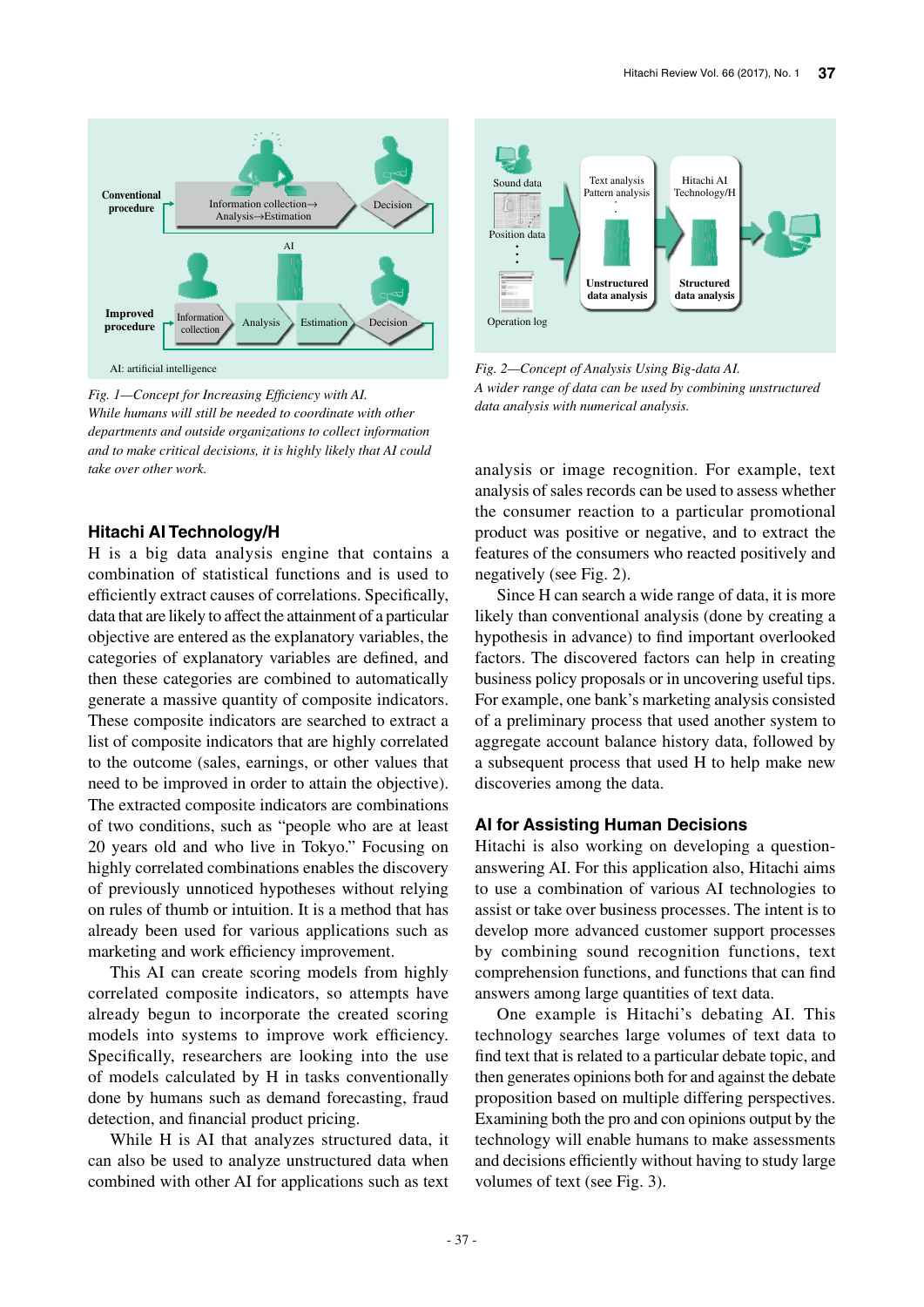

*Fig. 3—Concept of Using Hitachi's Debating AI. Decisions can be made more efficiently by checking conventional numerical data after examining the evidence and reasons for and against a debate proposition presented by* 

Financial sector work often consists of studying large volumes of documents on topics such as related financial laws and regulations. Investment decisions are also made by studying various data on topics such as economic conditions, markets, corporate information, and past trends. In the future, Hitachi's debating AI is expected to be able to improve the efficiency with which humans assess work, by searching large volumes of text to extract items that are relevant to a particular decision, and presenting pro and con opinion summaries. It can also be expected to help make more precise assessments efficiently by presenting general arguments and evidence that can be examined and then studied numerically by humans.

## **MORE ADVANCED USE OF AI**

The human brain apportions the various processes of recognition, memory, and judgment to various parts that work together to function as a control tower for biological activities. AI also combines multiple functions to enable it to work that could not be done by one function alone. While many people picture humanoid robots when they talk about AI, it does not necessarily have to take this form. AI can assist humans over the Internet, from a tablet terminal, or in various other forms as the case requires.

# **Forms for Efficient Use of Multiple AI Technologies**

Hitachi has a history of many years of research using AI to solve problems in various areas, and a variety of technologies. For example, Hitachi has used AI for application-specific problems in areas such as

recognition, natural language processing, prediction, optimization, and statistical analysis. Hitachi has also responded to the recent rise in popularity of humanoid robots by creating robots that combine various AI technologies to enable interactions with people. But, since financial institutions have contact with their customers through various channels, they will need to use more than just humanoid robots for AI-based human interactions. AI-based human interaction methods adapted to these various channels will be needed too. To respond to this need, Hitachi is aiming to provide more advanced use of AI in finance, based on a system composed of a knowledge layer that handles data gathering, analysis and learning, a communication layer that handles dialoging and conversion, and an interface layer that serves as the point of user contact (see Fig. 4).

# **Key Points for Efficient Use of AI**

The key points for enabling efficient use of AI in a variety of applications are to treat AI technologies as components to be combined, and to improve the reusability of each AI technology component. Hitachi has started working on organizing in-house and third-party AI technologies to improve reusability by breaking down business systems into general-purpose components and components that are specialized to particular industries or business processes.

General-purpose components are AI processing engines, engines that implement deep learning and H are examples of these components. Components that are specialized to particular industries or business processes include industry-specific terminology dictionaries and data aggregation processes. Data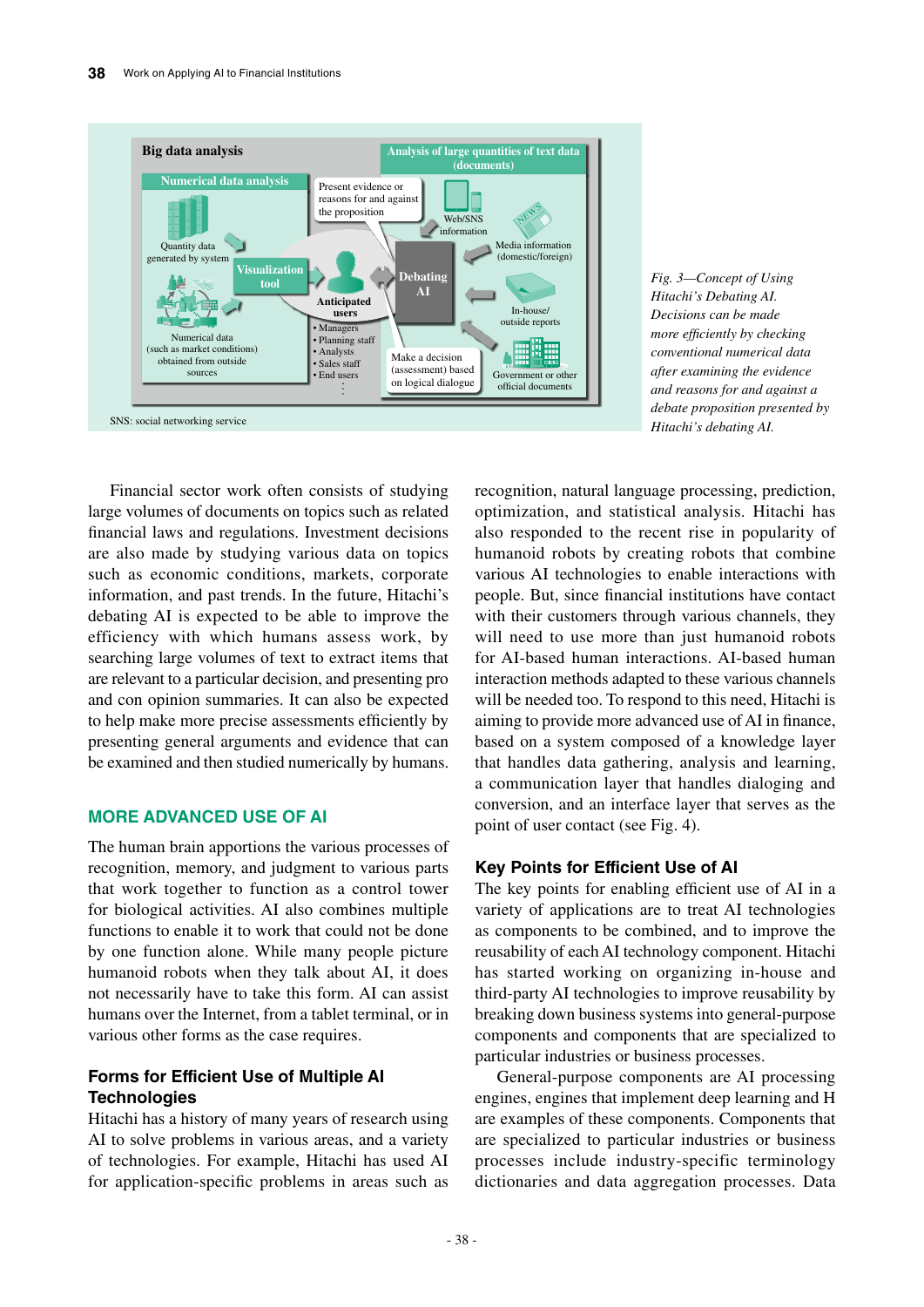

*Fig. 4—Hitachi's Idea for a System that Uses AI.*

*The system will enable the use of AI for a variety of applications by organizing the roles of AI and other functions.*

aggregation processes specialized to particular industries include, for example, processes such as data aggregation for extracting features from bank account balance histories, and data aggregation for extracting market features. Properly combining these general-purpose components and industryspecialized components will achieve a system that efficiently constructs and provides a variety of services and systems.

# **FUTURE USE OF AI**

The human brain apportions various functions to various parts, and AI can provide functions that match or exceed some human brain functions. Many reports have been written about how these AI functions have been put to practical use. Combining AI component technologies can be expected to enable a wider range of AI applications. Financial institutions have also begun making attempts to use AI to assist the operations currently done by the human staff at branches and call centers.

Once the Internet of Things (IoT) becomes wellestablished, it will be possible to analyze various types of personal data with the owner's consent. This development could spur the emergence of new market entrants and enable the finance sector to provide more advanced services driven by information that has higher value. AI will play an indispensable role in that environment, serving as the core technology that enables large quantities of data to be used. And, a wider range of business processes should also start to incorporate AI as diversity and performance improvements increasingly enable it to take over human tasks.

Cost performance issues and other limitations are currently impeding the use of AI and other information technology (IT) for some applications, as embodied by the large number of financial institutions that still use paper forms. But as companies seek to cut costs by upgrading systems through outsourcing or process standardization, digitalization should continue to advance, and areas ranging from branch processes to Internet banking are likely to see growing use of AI.

The spread of AI could also have benefits for customers. AI learning that bridges the gap between the conventional knowledge and expertise of financial institution staff and the experience of individual customers could enable more customerfocused financial services tailored to those individual customers' values. The thought is that this could result in high-quality services that maintain continuity